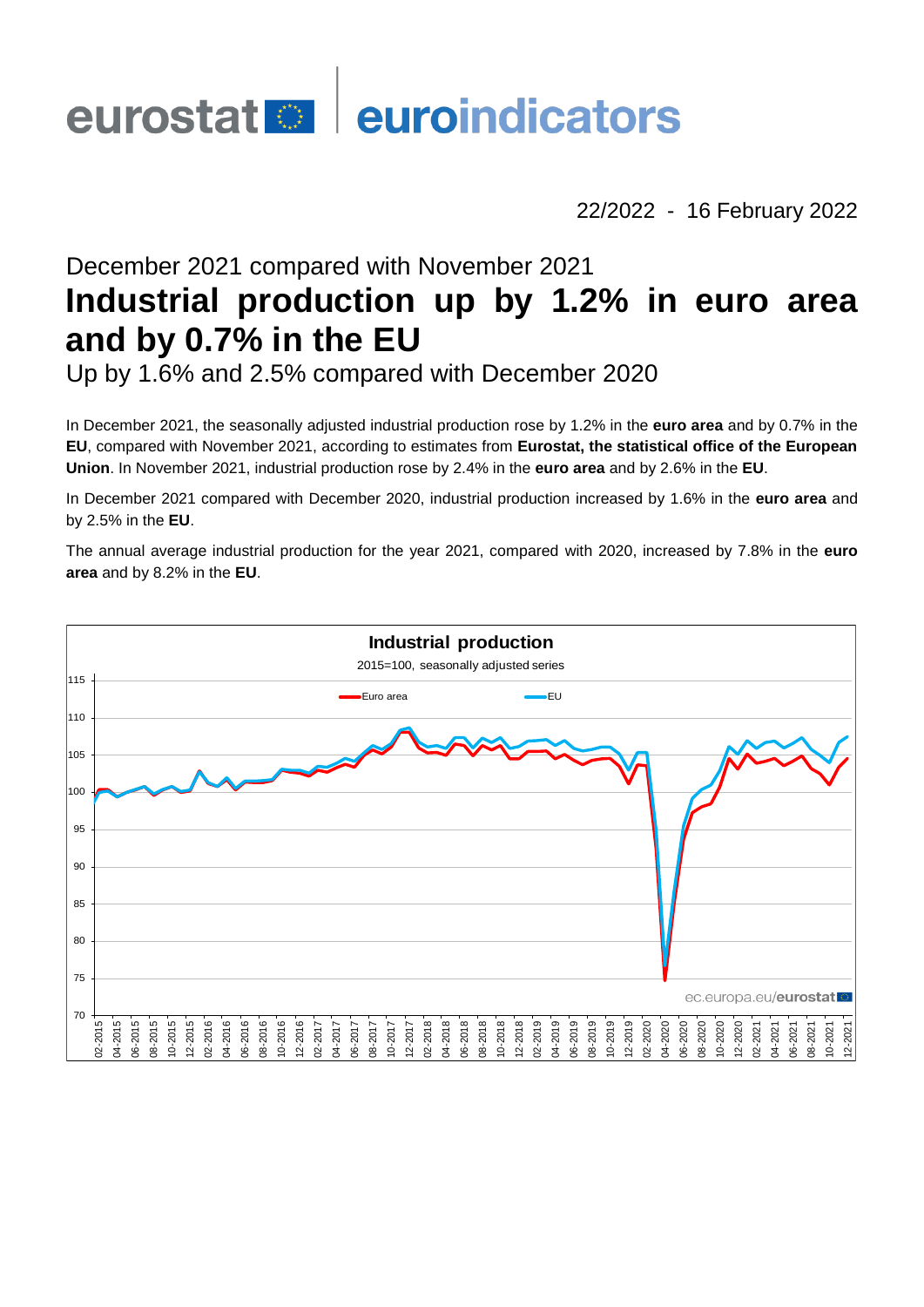# **Monthly comparison by main industrial grouping and by Member State**

In the **euro area** in December 2021, compared with November 2021, production of capital goods rose by 2.6%, intermediate goods by 0.5% and non-durable consumer goods by 0.4%, while production of durable consumer goods fell by 0.3% and energy by 0.8%.

In the **EU**, production of capital goods rose by 1.8%, intermediate goods and energy by 0.2% and non-durable consumer goods by 0.1%, while production of durable consumer goods remained stable.

Among Member States for which data are available, the largest monthly increases were registered in **Ireland** (+10.3%), **Lithuania** (+6.2%) and **Luxembourg** (+5.1%). The highest decreases were observed in **Czechia** (-2.9%), **Austria** (-1.1%) and **Italy** (-1.0%).

### **Annual comparison by main industrial grouping and by Member State**

In the **euro area** in December 2021, compared with December 2020, production of non-durable consumer goods rose by 7.7%, durable consumer goods by 2.7%, energy by 1.8%, intermediate goods by 1.3%, while production of capital goods fell by 1.0%.

In the **EU**, production of non-durable consumer goods rose by 8.0%, energy by 6.1%, durable consumer goods by 3.2%, intermediate goods by 2.4%, while production of capital goods fell by 0.8%.

Among Member States for which data are available, the largest annual increases were registered in **Lithuania** (+33.3%), **Bulgaria** (+14.3%) and **Poland** (+14.1%). The highest decreases were observed in **Malta** (-7.1%), **Ireland** (-2.9%) and **Czechia** (-2.1%).

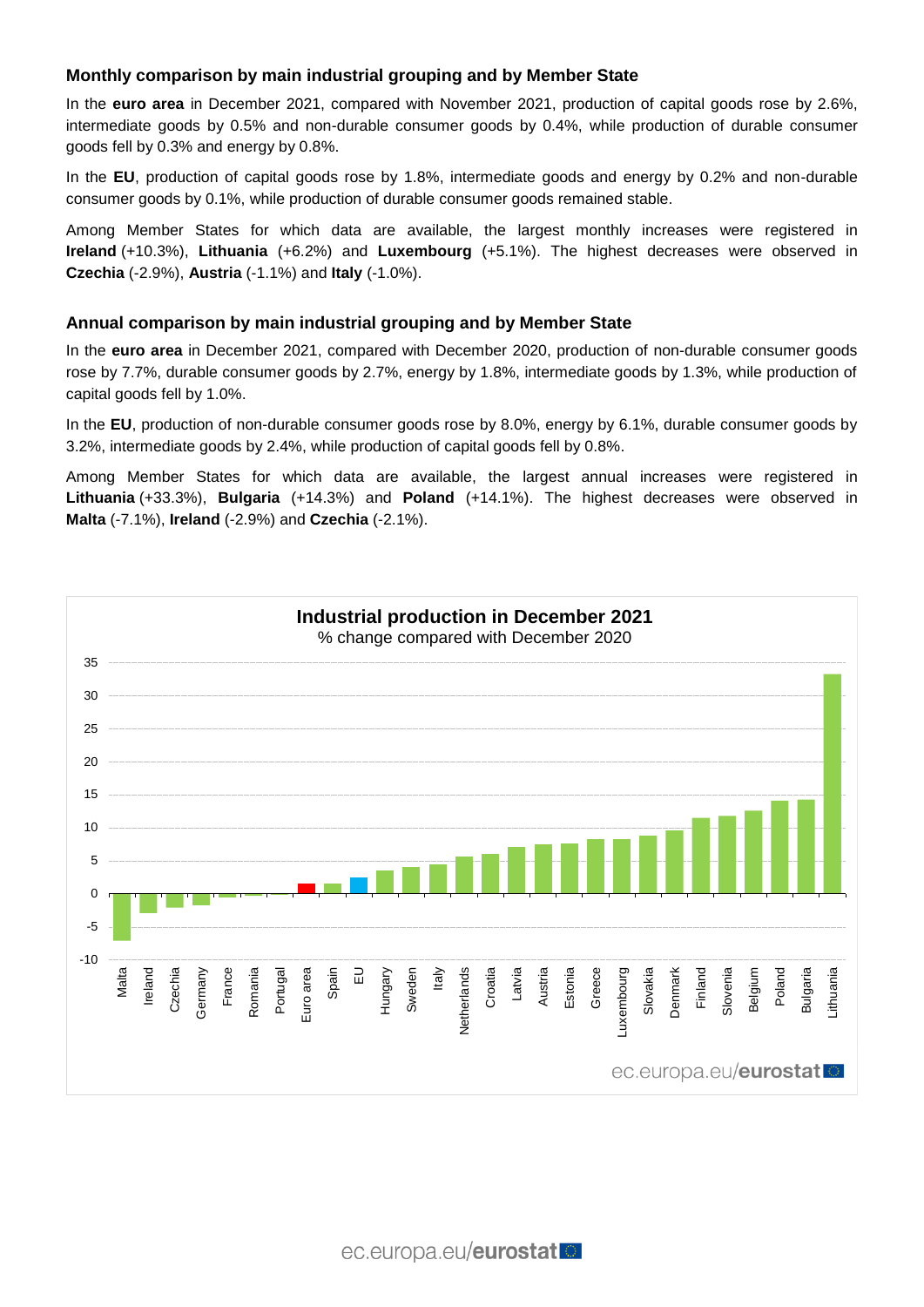#### **Geographical information**

The **euro area** (EA19) includes Belgium, Germany, Estonia, Ireland, Greece, Spain, France, Italy, Cyprus, Latvia, Lithuania, Luxembourg, Malta, the Netherlands, Austria, Portugal, Slovenia, Slovakia and Finland.

The **European Union** (EU27) includes Belgium, Bulgaria, Czechia, Denmark, Germany, Estonia, Ireland, Greece, Spain, France, Croatia, Italy, Cyprus, Latvia, Lithuania, Luxembourg, Hungary, Malta, the Netherlands, Austria, Poland, Portugal, Romania, Slovenia, Slovakia, Finland and Sweden.

#### **Methods and definitions**

The **index of industrial production** measures the evolution of the volume of production for industry excluding construction, based on data adjusted for calendar and seasonal effects.

**Seasonally adjusted** euro area and EU series are calculated by aggregating the seasonally adjusted national data.

Total industry covers [NACE rev.2](https://ec.europa.eu/eurostat/ramon/nomenclatures/index.cfm?TargetUrl=LST_NOM_DTL&StrNom=NACE_REV2&StrLanguageCode=EN&IntPcKey=&StrLayoutCode=HIERARCHIC) sections B to D. Missing observations from Member States for recent months are estimated for the calculation of the euro area and the EU aggregates.

#### **Revisions and timetable**

Compared with data issued in the News Release [7/2022](https://ec.europa.eu/eurostat/documents/2995521/14099848/4-12012022-AP-EN.pdf/0b36505b-d703-77f9-821c-8f29ac6ea42a?t=1641978892767) of 12 January 2022, the monthly percentage change for November 2021 has been revised from +2.3% to +2.4% in the euro area and from +2.5% to +2.6% in the EU. The annual percentage change has been revised from -1.5% to -1.4% in the euro area and from +0.0% to +0.2% in the EU.

#### **For more information**

Eurosta[t database section](https://ec.europa.eu/eurostat/web/short-term-business-statistics/data/database) on short-term business statistics Eurosta[t Statistics Explained article](https://ec.europa.eu/eurostat/statistics-explained/index.php/Industrial_production_(volume)_index_overview) on the industrial production index Eurosta[t Statistics Explained article](https://ec.europa.eu/eurostat/statistics-explained/index.php?title=Impact_of_Covid-19_crisis_on_industrial_production) on the impact of COVID-19 crisis on industrial production Th[e weights of the Member States](https://circabc.europa.eu/w/browse/d72689ec-103e-41a8-81d1-2e5ea5f171f5) in the EU and euro area aggregates (See file NEWS\_RELEASE\_WEIGHTINGS\_2015) Eurostat €-indicator[s release calendar](https://ec.europa.eu/eurostat/news/release-calendar) European Statistic[s Code of Practice](https://ec.europa.eu/eurostat/web/products-catalogues/-/KS-02-18-142)

> **Eurostat Press Office** María Guadalupe MORENO CABANILLAS Tel: +352-4301-33 408 eurostat-pressoffice@ec.europa.eu

**For further information on data:** Iliya NANOV Tel: +352-4301-33 447 [iliya.nanov@ec.europa.eu](mailto:iliya.nanov@ec.europa.eu)

**Media requests**: [eurostat-mediasupport@ec.europa.eu](mailto:eurostat-mediasupport@ec.europa.eu) / Tel: +352-4301-33 408 **[@EU\\_Eurostat](https://twitter.com/EU_Eurostat) F** [@EurostatStatistics](https://www.facebook.com/EurostatStatistics) (O) [@EU\\_Eurostat](https://www.instagram.com/eu_eurostat/) **EXACCOM** [ec.europa.eu/eurostat/](https://ec.europa.eu/eurostat/web/main)

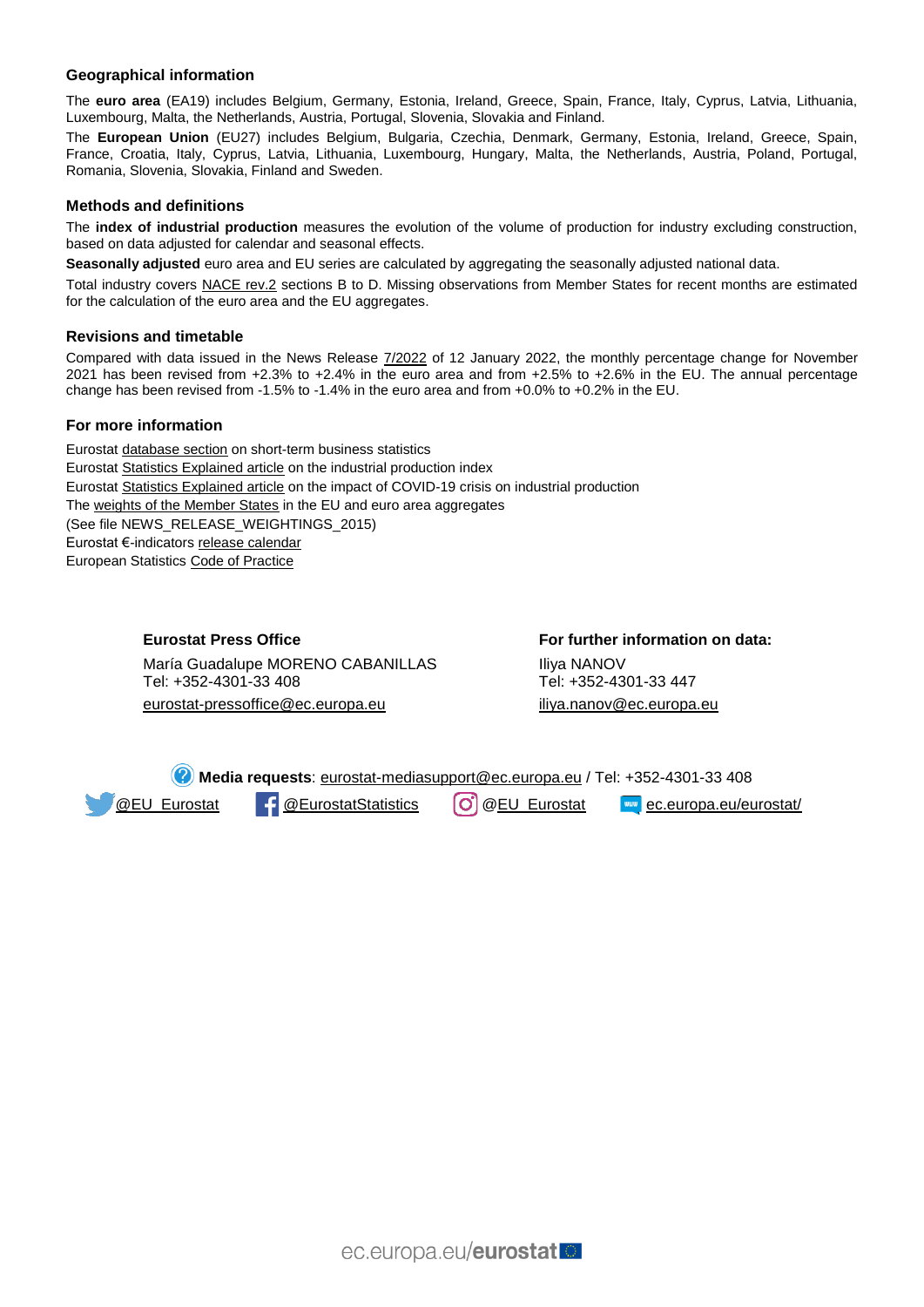# **Industrial production**

% change compared with previous month\*

|                            | <b>Jul-21</b> | <b>Aug-21</b> | <b>Sep-21</b> | <b>Oct-21</b> | <b>Nov-21</b> | <b>Dec-21</b> |  |
|----------------------------|---------------|---------------|---------------|---------------|---------------|---------------|--|
| Euro area                  |               |               |               |               |               |               |  |
| Total industry             | 0.7           | $-1.6$        | $-0.7$        | $-1.5$        | 2.4           | 1.2           |  |
| Intermediate goods         | 0.5           | $-1.3$        | $-0.2$        | $-0.1$        | 1.0           | 0.5           |  |
| Energy                     | $-0.4$        | 0.6           | 1.4           | 0.5           | 1.6           | $-0.8$        |  |
| Capital goods              | 2.4           | $-2.2$        | $-1.5$        | 1.2           | 1.4           | 2.6           |  |
| Durable consumer goods     | 0.4           | $-3.1$        | 0.7           | 1.9           | 0.2           | $-0.3$        |  |
| Non-durable consumer goods | 1.2           | $-1.8$        | 0.1           | $-4.4$        | 3.5           | 0.4           |  |
| <b>EU</b>                  |               |               |               |               |               |               |  |
| Total industry             | 0.8           | $-1.5$        | $-0.8$        | $-1.0$        | 2.6           | 0.7           |  |
| Intermediate goods         | 0.3           | $-1.4$        | 0.0           | 0.0           | 1.5           | 0.2           |  |
| Energy                     | 0.0           | 0.7           | 1.2           | 2.2           | 1.1           | 0.2           |  |
| Capital goods              | 2.2           | $-2.8$        | $-1.5$        | 1.4           | 2.3           | 1.8           |  |
| Durable consumer goods     | $-0.6$        | $-2.6$        | 0.9           | 1.5           | 0.4           | 0.0           |  |
| Non-durable consumer goods | 1.0           | $-0.6$        | $-0.4$        | $-3.3$        | 3.2           | 0.1           |  |

Source dataset: [sts\\_inpr\\_m](https://ec.europa.eu/eurostat/databrowser/view/STS_INPR_M__custom_157426/bookmark/table?lang=en&bookmarkId=e1a37ee0-dd54-4b40-ad2e-a8c4d82279e3)

| <b>Total industry</b> | <b>Jul-21</b> | <b>Aug-21</b> | <b>Sep-21</b> | <b>Oct-21</b> | <b>Nov-21</b> | <b>Dec-21</b> |
|-----------------------|---------------|---------------|---------------|---------------|---------------|---------------|
| Euro area             | 0.7           | $-1.6$        | $-0.7$        | $-1.5$        | 2.4           | $1.2$         |
| <b>EU</b>             | 0.8           | $-1.5$        | $-0.8$        | $-1.0$        | 2.6           | 0.7           |
| <b>Belgium</b>        | $-4.3$        | $-2.3$        | 0.4           | 1.7           | $-4.8$        | 1.8           |
| <b>Bulgaria</b>       | 0.9           | 2.1           | 1.4           | 1.0           | 1.9           | 0.8           |
| <b>Czechia</b>        | 0.5           | $-2.0$        | $-3.3$        | 1.0           | 4.8           | $-2.9$        |
| <b>Denmark</b>        | 4.7           | 4.3           | $-7.0$        | 2.9           | 2.8           | $-0.8$        |
| Germany               | 1.0           | $-3.7$        | $-0.7$        | 2.8           | 0.4           | $1.1$         |
| Estonia               | $-1.0$        | $-2.9$        | 4.4           | $-2.9$        | 2.6           | 2.2           |
| Ireland**             | 1.9           | $-3.1$        | $-4.8$        | $-32.6$       | 34.2          | 10.3          |
| Greece                | 2.6           | 0.6           | 1.5           | 2.4           | $-1.0$        | 0.3           |
| <b>Spain</b>          | 0.6           | $-0.4$        | 0.3           | $-0.3$        | 1.8           | $-0.6$        |
| France                | 0.4           | 1.0           | $-1.6$        | 0.9           | $-0.5$        | $-0.2$        |
| <b>Croatia</b>        | $-1.0$        | 0.8           | $-0.8$        | 1.2           | $-0.5$        | 2.0           |
| <b>Italy</b>          | 1.0           | $-0.2$        | 0.1           | $-0.6$        | 2.1           | $-1.0$        |
| <b>Cyprus</b>         | $-0.4$        | 6.2           | $-1.5$        | 2.4           | $-0.1$        | ÷             |
| Latvia                | 1.1           | $-1.9$        | 1.6           | $-1.1$        | 0.2           | 3.8           |
| Lithuania             | $-0.1$        | 1.1           | 5.0           | 1.4           | 1.4           | 6.2           |
| Luxembourg            | $-2.6$        | 3.2           | $-1.0$        | $-0.3$        | $-1.6$        | 5.1           |
| <b>Hungary</b>        | $-0.6$        | $-2.8$        | $-0.2$        | 0.6           | 2.9           | $-0.1$        |
| <b>Malta</b>          | $-1.3$        | $-6.3$        | $-0.5$        | 1.6           | $-2.5$        | $-0.7$        |
| <b>Netherlands</b>    | 0.9           | $-2.5$        | 0.9           | $-0.4$        | 0.7           | 1.0           |
| Austria               | 1.9           | 1.0           | $-1.6$        | 2.8           | 1.7           | $-1.1$        |
| Poland                | 0.9           | $-1.2$        | 0.7           | 1.8           | 5.4           | $-0.9$        |
| Portugal              | 3.6           | $-1.9$        | 2.0           | 0.4           | 1.2           | 1.8           |
| Romania               | $-0.9$        | $-0.4$        | $-2.3$        | 0.6           | 3.0           | $1.2$         |
| Slovenia              | $-1.6$        | 0.6           | 0.5           | 1.0           | 3.2           | $1.1$         |
| Slovakia              | 2.1           | $-3.2$        | $-1.0$        | 3.7           | 3.9           | 0.8           |
| Finland               | 0.4           | 1.4           | 0.7           | 0.2           | 0.8           | 3.1           |
| <b>Sweden</b>         | 0.3           | $-1.8$        | 0.0           | 1.9           | 0.0           | 0.3           |
| <b>Norway</b>         | 0.0           | 2.7           | 3.2           | $-5.3$        | $-3.0$        | 2.9           |
| <b>Switzerland</b>    | 0.7           | $-0.4$        | 1.0           |               |               | ÷             |

\* Calendar and seasonally adjusted

\*\* CSO Ireland is carrying out a review of the seasonal adjustment methodology for industrial production

: Data not available

Source dataset[: sts\\_inpr\\_m](https://ec.europa.eu/eurostat/databrowser/view/STS_INPR_M__custom_157710/bookmark/table?lang=en&bookmarkId=daad3781-0988-4ae4-8ec3-52334a659e0c)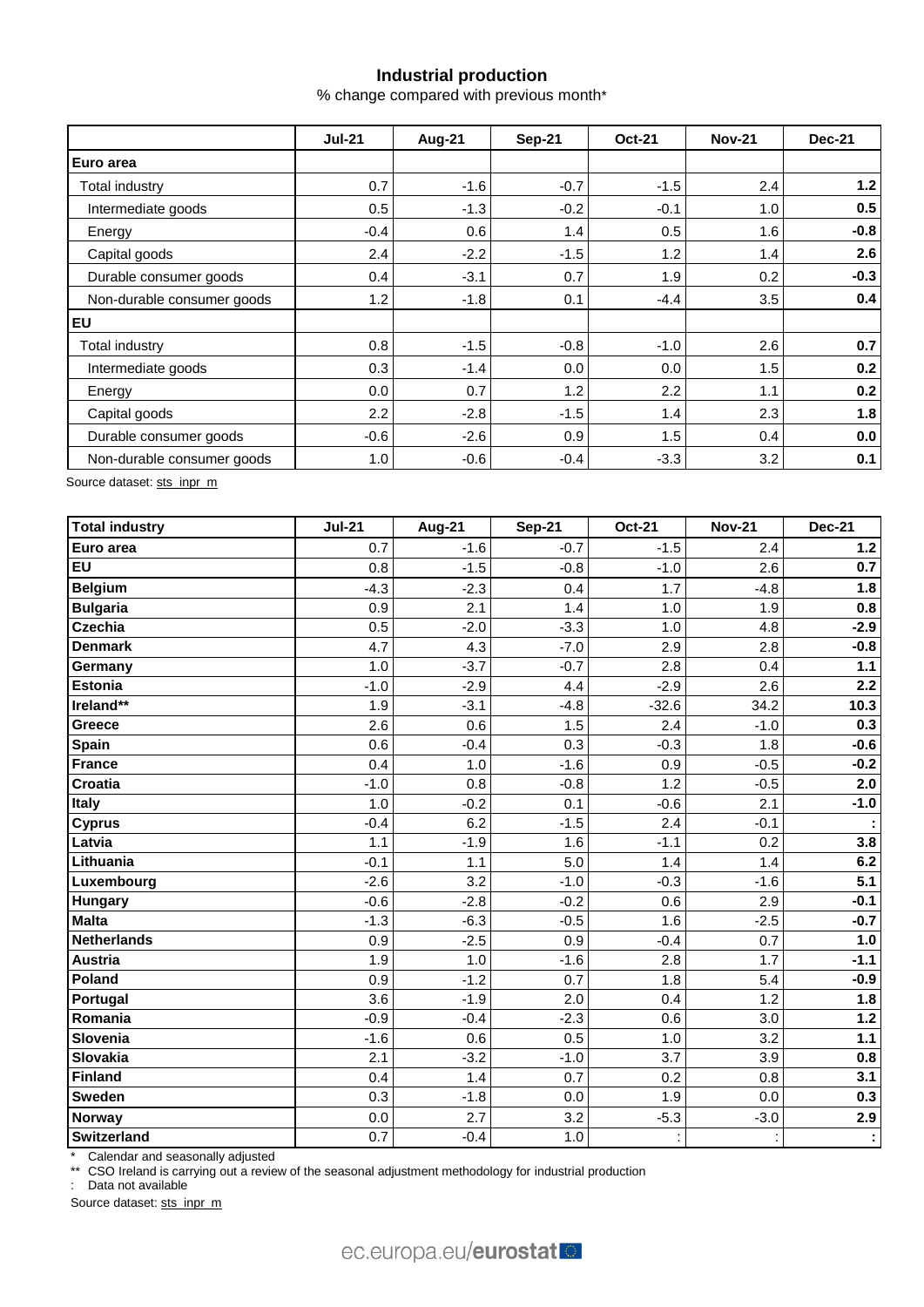# **Industrial production**

% change compared with same month of the previous year\*

|                            | <b>Jul-21</b> | Aug-21 | <b>Sep-21</b> | <b>Oct-21</b> | <b>Nov-21</b> | <b>Dec-21</b> |  |
|----------------------------|---------------|--------|---------------|---------------|---------------|---------------|--|
| Euro area                  |               |        |               |               |               |               |  |
| Total industry             | 8.4           | 5.6    | 4.0           | 0.1           | $-1.4$        | 1.6           |  |
| Intermediate goods         | 11.2          | 6.9    | 4.9           | 2.4           | 2.0           | 1.3           |  |
| Energy                     | $-0.4$        | $-1.9$ | 0.0           | $-0.8$        | 4.3           | 1.8           |  |
| Capital goods              | 7.6           | 4.8    | 2.9           | $-2.4$        | $-9.5$        | $-1.0$        |  |
| Durable consumer goods     | 9.6           | $-1.9$ | 1.8           | 2.6           | 5.0           | 2.7           |  |
| Non-durable consumer goods | 10.7          | 10.9   | 7.6           | 1.3           | 5.9           | 7.7           |  |
| <b>EU</b>                  |               |        |               |               |               |               |  |
| Total industry             | 8.8           | 5.6    | 3.9           | 0.9           | 0.2           | 2.5           |  |
| Intermediate goods         | 11.7          | 7.1    | 5.3           | 2.8           | 2.9           | 2.4           |  |
| Energy                     | 1.1           | 0.3    | 2.2           | 3.5           | 7.2           | 6.1           |  |
| Capital goods              | 8.0           | 3.7    | 1.5           | $-2.8$        | $-8.1$        | $-0.8$        |  |
| Durable consumer goods     | 8.7           | $-0.4$ | 2.3           | 2.9           | 5.4           | 3.2           |  |
| Non-durable consumer goods | 10.3          | 10.3   | 7.6           | 3.2           | 7.0           | 8.0           |  |

Source dataset[: sts\\_inpr\\_m](https://ec.europa.eu/eurostat/databrowser/view/STS_INPR_M__custom_157441/bookmark/table?lang=en&bookmarkId=f48e223b-0717-4e11-b5c7-2e4139ff4ab5)

| <b>Total industry</b> | <b>Jul-21</b> | <b>Aug-21</b> | <b>Sep-21</b> | <b>Oct-21</b> | <b>Nov-21</b> | <b>Dec-21</b> |
|-----------------------|---------------|---------------|---------------|---------------|---------------|---------------|
| Euro area             | 8.4           | 5.6           | 4.0           | 0.1           | $-1.4$        | 1.6           |
| <b>EU</b>             | 8.8           | 5.6           | 3.9           | 0.9           | 0.2           | 2.5           |
| <b>Belgium</b>        | 21.8          | 18.8          | 17.8          | 12.9          | 8.5           | 12.6          |
| <b>Bulgaria</b>       | 8.6           | 10.7          | 9.8           | 9.7           | 13.7          | 14.3          |
| <b>Czechia</b>        | 5.1           | $-1.6$        | $-3.9$        | $-5.0$        | 1.6           | $-2.1$        |
| <b>Denmark</b>        | 15.9          | 14.4          | 5.3           | 15.0          | 9.9           | 9.6           |
| Germany               | 6.3           | 2.4           | $-0.8$        | $-1.4$        | $-2.2$        | $-1.8$        |
| <b>Estonia</b>        | 7.9           | 5.3           | 8.2           | 2.5           | 6.4           | 7.6           |
| Ireland               | 26.3          | 33.5          | 25.1          | $-10.9$       | $-30.6$       | $-2.9$        |
| <b>Greece</b>         | 8.3           | 10.3          | 10.5          | 17.1          | 8.6           | 8.3           |
| <b>Spain</b>          | 3.3           | 1.8           | 0.7           | $-0.8$        | 4.5           | 1.6           |
| France                | 4.3           | 4.9           | 0.4           | $-0.3$        | $-0.3$        | $-0.6$        |
| <b>Croatia</b>        | 4.0           | 5.4           | 2.8           | 2.6           | 3.6           | 6.0           |
| <b>Italy</b>          | 7.2           | $-0.1$        | 4.5           | 1.9           | 6.6           | 4.4           |
| <b>Cyprus</b>         | 7.2           | $-19.2$       | 3.8           | 17.5          | 4.4           |               |
| Latvia                | 9.0           | 4.3           | 5.9           | 2.7           | 1.0           | 7.1           |
| Lithuania             | 17.2          | 14.5          | 20.2          | 22.8          | 23.7          | 33.3          |
| Luxembourg            | 2.4           | 6.1           | 0.8           | 0.1           | $-2.4$        | 8.3           |
| <b>Hungary</b>        | 10.2          | 0.4           | $-1.7$        | $-2.6$        | 2.2           | 3.6           |
| <b>Malta</b>          | 7.5           | $-4.3$        | $-3.8$        | $-5.2$        | $-6.0$        | $-7.1$        |
| <b>Netherlands</b>    | 9.8           | 5.3           | 7.0           | 2.9           | 4.8           | 5.6           |
| <b>Austria</b>        | 11.4          | 11.0          | 7.0           | 8.2           | 10.5          | 7.5           |
| Poland                | 12.2          | 10.5          | 8.7           | 10.0          | 14.9          | 14.1          |
| Portugal              | 0.3           | $-7.6$        | $-4.5$        | $-6.0$        | 0.2           | $-0.2$        |
| Romania               | 5.6           | 1.3           | $-3.7$        | $-6.4$        | $-0.3$        | $-0.3$        |
| Slovenia              | 7.0           | 6.1           | 6.3           | 4.2           | 9.1           | 11.8          |
| Slovakia              | 7.8           | 0.7           | $-4.7$        | $-0.6$        | 4.3           | 8.8           |
| Finland               | 3.4           | 4.0           | 6.5           | 5.0           | 5.4           | 11.5          |
| <b>Sweden</b>         | 11.0          | 1.7           | 2.8           | 5.2           | 4.9           | 4.1           |
| Norway                | 1.4           | 3.0           | 8.2           | 7.0           | 2.5           | 2.0           |
| Switzerland           | 10.3          | 8.6           | 6.5           | ċ             |               | ÷             |

\* Calendar adjusted

: Data not available

Source dataset[: sts\\_inpr\\_m](https://ec.europa.eu/eurostat/databrowser/view/STS_INPR_M__custom_157760/bookmark/table?lang=en&bookmarkId=da24ee79-7a94-48da-a155-c6c0e0b06dfa)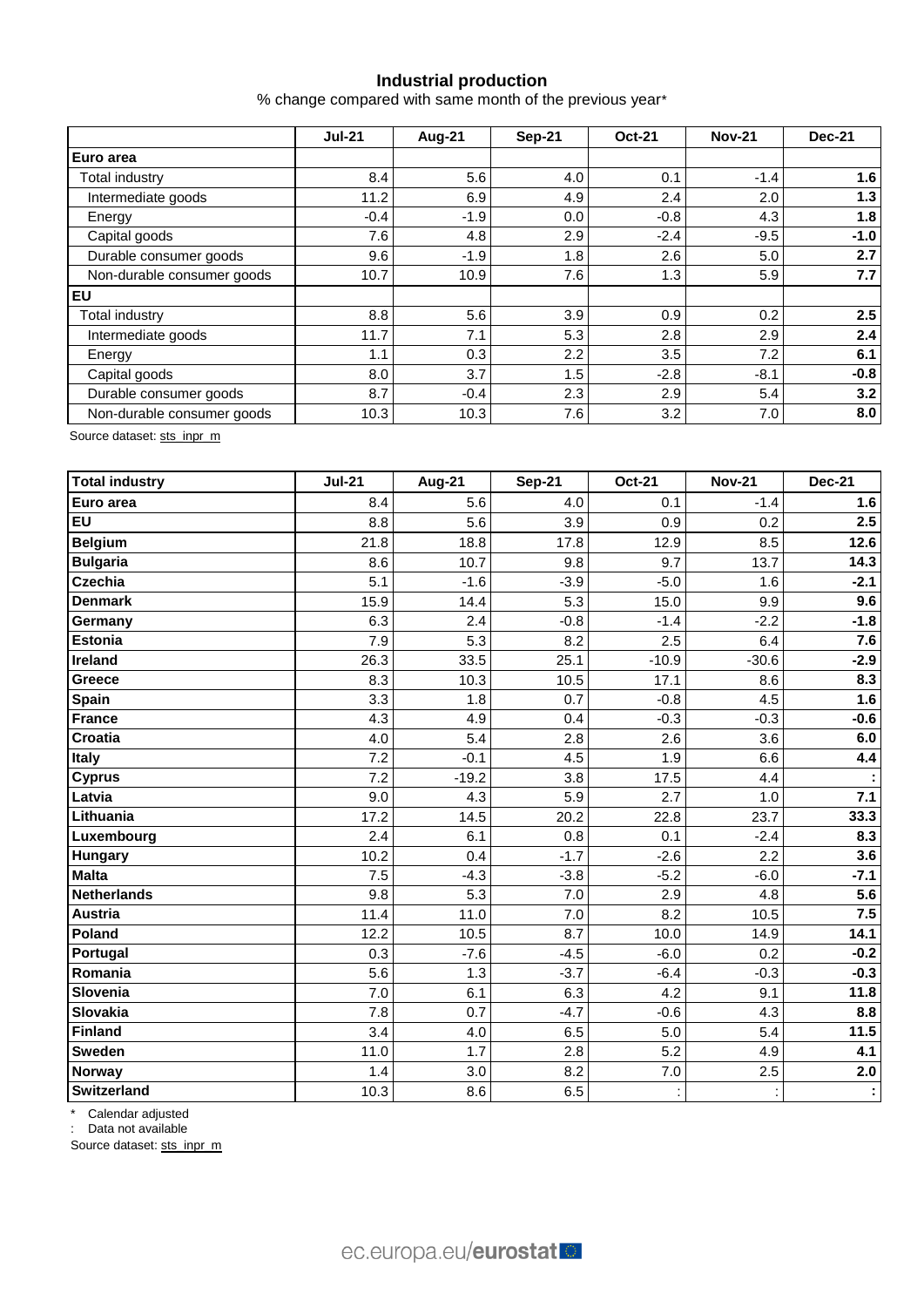# **Production indices for total industry, calendar and seasonally adjusted** (base year 2015)

|                    | 12/20 | 01/21 | 02/21 | 03/21 | 04/21 | 05/21 | 06/21 | 07/21 | 08/21 | 09/21 | 10/21 | 11/21 | 12/21 |
|--------------------|-------|-------|-------|-------|-------|-------|-------|-------|-------|-------|-------|-------|-------|
| Euro area          | 103.1 | 105.2 | 103.9 | 104.2 | 104.6 | 103.6 | 104.2 | 104.9 | 103.2 | 102.5 | 101.0 | 103.4 | 104.6 |
| EU                 | 105.1 | 107.0 | 105.9 | 106.7 | 106.9 | 106.0 | 106.6 | 107.4 | 105.8 | 105.0 | 104.0 | 106.7 | 107.5 |
| <b>Belgium</b>     | 114.0 | 120.7 | 118.5 | 123.0 | 128.3 | 128.4 | 138.9 | 132.9 | 129.8 | 130.3 | 132.5 | 126.1 | 128.4 |
| <b>Bulgaria</b>    | 102.3 | 103.3 | 104.2 | 109.2 | 108.8 | 107.3 | 107.7 | 108.7 | 111.0 | 112.5 | 113.6 | 115.8 | 116.7 |
| Czechia            | 113.6 | 112.4 | 110.7 | 113.3 | 114.8 | 111.3 | 112.6 | 113.2 | 110.9 | 107.2 | 108.3 | 113.5 | 110.2 |
| <b>Denmark</b>     | 108.1 | 109.4 | 108.2 | 114.2 | 111.3 | 112.2 | 110.4 | 115.6 | 120.6 | 112.2 | 115.4 | 118.6 | 117.7 |
| Germany            | 96.6  | 96.7  | 94.6  | 95.4  | 95.3  | 94.4  | 94.1  | 95.0  | 91.5  | 90.9  | 93.4  | 93.8  | 94.8  |
| <b>Estonia</b>     | 117.6 | 115.4 | 115.4 | 115.5 | 121.3 | 120.3 | 124.0 | 122.7 | 119.1 | 124.3 | 120.7 | 123.8 | 126.5 |
| Ireland*           | 142.8 | 159.0 | 162.6 | 153.2 | 150.2 | 147.1 | 145.7 | 148.5 | 143.9 | 137.0 | 92.3  | 123.9 | 136.6 |
| Greece             | 110.9 | 114.6 | 111.7 | 114.2 | 119.1 | 113.8 | 113.1 | 116.0 | 116.7 | 118.4 | 121.2 | 120.0 | 120.4 |
| Spain              | 102.3 | 101.5 | 101.9 | 102.1 | 103.1 | 102.3 | 102.6 | 103.2 | 102.8 | 103.1 | 102.8 | 104.6 | 104.0 |
| <b>France</b>      | 98.4  | 101.7 | 96.9  | 97.8  | 97.7  | 97.3  | 97.9  | 98.3  | 99.3  | 97.7  | 98.6  | 98.1  | 97.9  |
| Croatia            | 105.3 | 107.3 | 109.7 | 113.3 | 110.6 | 109.2 | 109.9 | 108.8 | 109.7 | 108.8 | 110.1 | 109.5 | 111.7 |
| <b>Italy</b>       | 100.7 | 102.3 | 102.4 | 102.8 | 104.5 | 102.8 | 103.9 | 104.9 | 104.7 | 104.8 | 104.2 | 106.4 | 105.3 |
| <b>Cyprus</b>      | 130.2 | 138.7 | 139.0 | 139.0 | 140.5 | 141.6 | 134.7 | 134.1 | 142.4 | 140.2 | 143.6 | 143.4 |       |
| Latvia             | 119.5 | 118.6 | 120.0 | 120.6 | 123.9 | 121.2 | 122.8 | 124.2 | 121.8 | 123.7 | 122.3 | 122.5 | 127.1 |
| Lithuania          | 120.6 | 123.5 | 127.6 | 133.9 | 133.1 | 138.2 | 138.1 | 138.0 | 139.5 | 146.5 | 148.6 | 150.7 | 160.0 |
| Luxembourg         | 90.8  | 96.3  | 94.7  | 95.3  | 96.5  | 94.6  | 95.3  | 92.8  | 95.8  | 94.8  | 94.5  | 93.0  | 97.7  |
| Hungary            | 115.8 | 115.0 | 120.7 | 120.7 | 116.8 | 120.6 | 120.2 | 119.5 | 116.2 | 116.0 | 116.7 | 120.1 | 120.0 |
| <b>Malta</b>       | 105.5 | 104.7 | 100.1 | 101.7 | 107.7 | 104.2 | 108.4 | 107.0 | 100.3 | 99.8  | 101.4 | 98.9  | 98.2  |
| <b>Netherlands</b> | 99.8  | 101.4 | 99.2  | 102.3 | 102.5 | 103.0 | 105.2 | 106.1 | 103.4 | 104.3 | 103.9 | 104.6 | 105.6 |
| <b>Austria</b>     | 113.5 | 114.5 | 114.4 | 116.2 | 117.2 | 116.3 | 116.6 | 118.8 | 120.0 | 118.1 | 121.4 | 123.5 | 122.2 |
| Poland             | 128.0 | 129.8 | 130.2 | 133.7 | 132.7 | 134.8 | 136.2 | 137.4 | 135.7 | 136.6 | 139.1 | 146.6 | 145.3 |
| Portugal           | 101.7 | 100.9 | 102.1 | 101.7 | 102.2 | 97.3  | 95.2  | 98.6  | 96.7  | 98.6  | 99.0  | 100.2 | 102.0 |
| Romania            | 112.8 | 113.5 | 113.4 | 115.8 | 120.1 | 110.0 | 110.3 | 109.3 | 108.9 | 106.4 | 107.0 | 110.2 | 111.5 |
| Slovenia           | 121.5 | 124.7 | 126.1 | 126.7 | 128.1 | 127.5 | 129.4 | 127.3 | 128.1 | 128.7 | 130.0 | 134.2 | 135.7 |
| Slovakia           | 112.8 | 114.2 | 114.1 | 114.4 | 113.2 | 110.9 | 111.9 | 114.2 | 110.5 | 109.4 | 113.4 | 117.8 | 118.7 |
| <b>Finland</b>     | 108.5 | 110.2 | 112.8 | 110.6 | 112.2 | 114.4 | 112.5 | 113.0 | 114.6 | 115.4 | 115.6 | 116.5 | 120.1 |
| <b>Sweden</b>      | 111.5 | 111.4 | 112.6 | 114.7 | 114.2 | 113.9 | 115.2 | 115.6 | 113.5 | 113.5 | 115.7 | 115.7 | 116.1 |
| Norway             | 102.2 | 103.4 | 102.0 | 103.0 | 102.9 | 102.5 | 103.7 | 103.7 | 106.5 | 109.9 | 104.1 | 101.0 | 103.9 |
| <b>Switzerland</b> | 115.8 | 118.7 | 119.2 | 126.9 | 125.9 | 122.3 | 122.2 | 123.0 | 122.5 | 123.7 |       |       |       |

\* CSO Ireland is carrying out a review of the seasonal adjustment methodology for industrial production

: Data not available

Source dataset: [sts\\_inpr\\_m](https://ec.europa.eu/eurostat/databrowser/view/STS_INPR_M__custom_157783/bookmark/table?lang=en&bookmarkId=aaa35620-bc24-4bdd-99af-6d42250032b6)